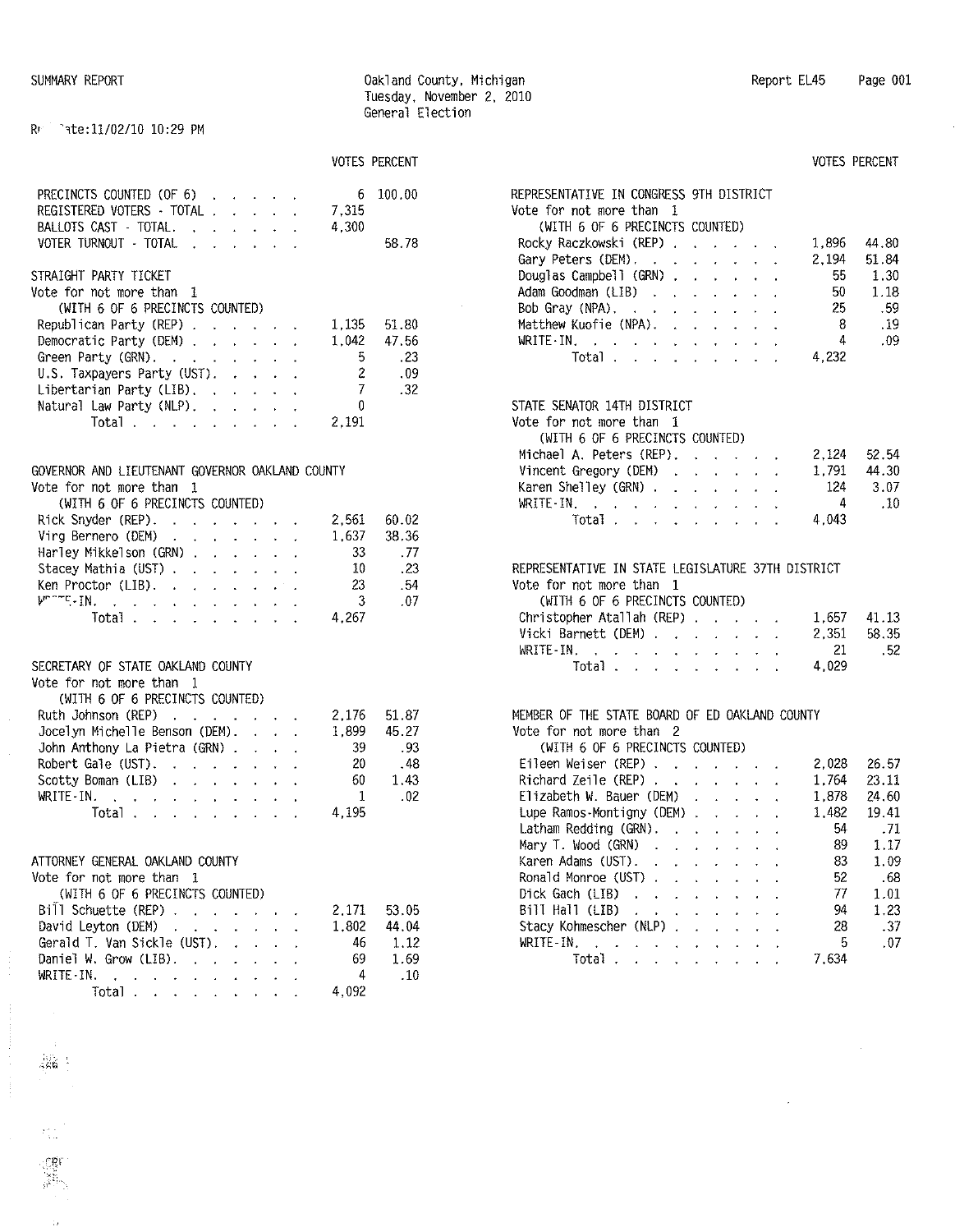# VOTES PERCENT VOTES PERCENT

| REGENT OF THE UNIVERSITY OF MICHIGAN OAKLAND COUNTY | JUSTICE OF SUPREME COURT OAKLAND COUNTY |  |  |
|-----------------------------------------------------|-----------------------------------------|--|--|
| Vote for not more than 2                            | Vote for not more than 2                |  |  |

| Andrea Fischer Newman (REP)                          |  |  | 1.939 25.91 |       | 20.21<br>Alton Thomas Davis<br>1,288                          |
|------------------------------------------------------|--|--|-------------|-------|---------------------------------------------------------------|
| Andrew C. Richner (REP).                             |  |  | 1.872       | 25.01 | Mary Beth Kelly 1,995<br>31.31                                |
| Paul Brown (DEM)                                     |  |  | 1,625       | 21.71 | Denise Langford Morris 1,095<br>17.18                         |
| Greg Stephens (DEM)                                  |  |  | 1.532       | 20.47 | Bob Roddis<br>- 260<br>4.08                                   |
| Diana Demers (GRN) 107                               |  |  |             | 1.43  | Bob Young<br>26.96<br>1,718                                   |
| Libby Hunter (GRN) 76                                |  |  |             | 1.02  | WRITE-IN $\blacksquare$ , , , , , , , , , , , , , 16<br>- 25  |
| Joe Sanger (UST) $\ldots$ $\ldots$ $\ldots$ $\ldots$ |  |  | 76          | 1.02  | $Total \, . \, . \, . \, . \, . \, . \, . \, . \, .$<br>6,372 |
| Linda Schrock Taylor (UST).                          |  |  | -63         | . 84  |                                                               |
| James Lewis Hudler (LIB)                             |  |  | -89         | 1.19  |                                                               |
|                                                      |  |  | 96.         | 1.28  | JUDGE OF COURT OF APPEALS OAKLAND COUNTY                      |
| $WRITE-IN$ , , , , , , , , , , ,                     |  |  | 9           | .12   | Vote for not more than 1                                      |
| Total, , , , , , , , ,                               |  |  | 7.484       |       | (WITH 6 OF 6 PRECINCTS COUNTED)                               |

# TRUSTEE OF MICHIGAN STATE UNIVERSITY OAKLAND COUNTY Vote for not more than 2

| Brian Breslin (REP).                                      |  |  | 1,952 26.20 |         | JUDGE OF CIRCUIT COURT OAKLAND COUNTY                      |
|-----------------------------------------------------------|--|--|-------------|---------|------------------------------------------------------------|
| Mitch Lyons (REP). $\ldots$ 1.813                         |  |  |             | 24.34   | Vote for not more than 5                                   |
| Dennis Denno (DEM)                                        |  |  | 1.522       | 20.43   | (WITH 6 OF 6 PRECINCTS COUNTED)                            |
| Colleen McNamara (DEM) 1,760                              |  |  |             | 23.63   | 1,483<br>Rae Lee Chabot.                                   |
| Surjit Singh Dulai (GRN) 81 1.09                          |  |  |             |         | 1,724<br>Cheryl A. Matthews                                |
| Bob Czak (UST), , , , , , , , , , , 61 .82                |  |  |             |         | Colleen A. O'Brien<br>1,739                                |
| $\binom{1}{1}$ stine C. Schwartz (UST) $\ldots$ . 91 1.22 |  |  |             |         | Daniel Patrick O'Brien<br>1,717                            |
|                                                           |  |  |             | 87 1.17 | 1.571<br>Joan E. Young. $\ldots$                           |
| Michael H. Miller (LIB). $\ldots$ $\ldots$ 78             |  |  |             | -1.05   | - 33<br>WRITE-IN $\ldots$ $\ldots$ $\ldots$                |
| WRITE-IN, $\cdots$ , $\cdots$                             |  |  |             | 4.05    | 8.267<br>$Total \cdot \cdot \cdot \cdot \cdot \cdot \cdot$ |
| Total, 7,449                                              |  |  |             |         |                                                            |

# GOVERNOR OF WAYNE STATE UNIVERSITY OAKLAND COUNTY Vote for not more than 2

| <b>ANATH O OF O FREGING LO GOOD LED!</b>   |       |       | LILOUCUIFCLACULI I I II<br>$L = LU$    |
|--------------------------------------------|-------|-------|----------------------------------------|
| Diane Dunaskiss (REP)                      | 1.876 | 25.40 | - 43<br>$WRITE-IN$ , , , , , , , , , , |
| Danialle Karmanos (REP).                   | 1.995 | 27.01 | 2.144<br>Total, , , , , , , , ,        |
| Ed Bruley (DEM) $\cdots$ $\cdots$ $\cdots$ | 1.541 | 20.87 |                                        |
| Brenda Moon (DEM).                         | 1,550 | 20.99 |                                        |
| James Arnoldi (GRN)                        | 69    | - 93  | JUDGE OF PROBATE COURT OAKLAND COUNTY  |
| Margaret Guttshall (GRN)                   | 61    | . 83  | Vote for not more than 1               |
| Bill Mohr II (UST)                         | 61    | .83   | (WITH 6 OF 6 PRECINCTS COUNTED)        |
| Patty Senneker (UST).                      | 54    | . 73  | 1.185<br>Dana Margaret Hathaway        |
| Nicole Michalak (LIB) $\ldots$ $\ldots$    | 84    | 1.14  | 1.672<br>Kathleen Ryan                 |
| Gregory Scott Stempfle (LIB)               | 69    | . 93  | - 19<br>WRITE-IN, $\cdots$ , $\cdots$  |
| Doug Dern $(NLP)$ , , , , , , , , ,        | 21    | . 28  | 2.876<br>Total                         |
| WRITE-IN.                                  |       | .05   |                                        |
| Total $\ldots$ $\ldots$ $\ldots$           | 7.385 |       |                                        |
|                                            |       |       |                                        |

# COUNTY COMMISSIONER 14TH DISTRICT

 $\begin{array}{ccccccccc} \multicolumn{2}{c}{} & \multicolumn{2}{c}{} & \multicolumn{2}{c}{} & \multicolumn{2}{c}{} & \multicolumn{2}{c}{} & \multicolumn{2}{c}{} & \multicolumn{2}{c}{} & \multicolumn{2}{c}{} & \multicolumn{2}{c}{} & \multicolumn{2}{c}{} & \multicolumn{2}{c}{} & \multicolumn{2}{c}{} & \multicolumn{2}{c}{} & \multicolumn{2}{c}{} & \multicolumn{2}{c}{} & \multicolumn{2}{c}{} & \multicolumn{2}{c}{} & \multicolumn{2}{c}{} & \multicolumn{2}{c}{} & \mult$ 

|                  |  | Vote for not more than 1 |                                 |  |
|------------------|--|--------------------------|---------------------------------|--|
|                  |  |                          | (WITH 6 OF 6 PRECINCTS COUNTED) |  |
| 0.177 D.C. COPOL |  |                          |                                 |  |

| BIII DWYE'' (KEP)                                                                                                                                                                                                                 |  |  |  |  | 2.253 54.75 |        |
|-----------------------------------------------------------------------------------------------------------------------------------------------------------------------------------------------------------------------------------|--|--|--|--|-------------|--------|
| Strien Schwartz (DEM)                                                                                                                                                                                                             |  |  |  |  | 1.838       | -44.67 |
| $\text{NIN}$ . The set of the set of the set of the set of the set of the set of the set of the set of the set of the set of the set of the set of the set of the set of the set of the set of the set of the set of the set of t |  |  |  |  | -24         | . 58   |
| Total $\cdots$ $\cdots$ $\cdots$                                                                                                                                                                                                  |  |  |  |  | 4.115       |        |

| REGENT OF THE UNIVERSITY OF MICHIGAN OAKLAND COUNTY<br>Vote for not more than 2                                                    |       | JUSTICE OF SUPREME COURT OAKLAND COUNTY<br>Vote for not more than 2                                                                   |       |       |
|------------------------------------------------------------------------------------------------------------------------------------|-------|---------------------------------------------------------------------------------------------------------------------------------------|-------|-------|
| (WITH 6 OF 6 PRECINCTS COUNTED)                                                                                                    |       | (WITH 6 OF 6 PRECINCTS COUNTED)                                                                                                       |       |       |
|                                                                                                                                    |       |                                                                                                                                       |       |       |
| Andrea Fischer Newman (REP)<br>1,939                                                                                               | 25.91 | Alton Thomas Davis                                                                                                                    | 1,288 | 20.21 |
| Andrew C. Richner (REP).<br>1,872<br>and the state of the state of the                                                             | 25.01 | Mary Beth Kelly                                                                                                                       | 1,995 | 31.31 |
| Paul Brown (DEM)<br>1,625                                                                                                          | 21.71 | Denise Langford Morris                                                                                                                | 1,095 | 17.18 |
| Greg Stephens (DEM)<br>1,532                                                                                                       | 20.47 | Bob Roddis                                                                                                                            | 260   | 4.08  |
| Diana Demers (GRN)<br>107<br>the contract of the contract of the                                                                   | 1.43  | Bob Young                                                                                                                             | 1,718 | 26.96 |
| Libby Hunter (GRN)<br>76<br>and the contract of the con-                                                                           | 1.02  | WRITE-IN.                                                                                                                             | 16    | .25   |
| Joe Sanger (UST)<br>76                                                                                                             | 1.02  | Total $\cdots$ $\cdots$                                                                                                               | 6,372 |       |
| Linda Schrock Taylor (UST).<br>63<br><b>Contract Contract</b>                                                                      | .34   |                                                                                                                                       |       |       |
| James Lewis Hudler (LIB)<br>89                                                                                                     | 1.19  |                                                                                                                                       |       |       |
| Leslie Lazzerin (LIB) $\ldots$ $\ldots$<br>96                                                                                      | 1.28  | JUDGE OF COURT OF APPEALS OAKLAND COUNTY                                                                                              |       |       |
| 9<br>WRITE-IN. $\cdots$ $\cdots$ $\cdots$ $\cdots$                                                                                 | .12   | Vote for not more than 1                                                                                                              |       |       |
| Total $\ldots$ $\ldots$ $\ldots$<br>7,484                                                                                          |       | (WITH 6 OF 6 PRECINCTS COUNTED)                                                                                                       |       |       |
|                                                                                                                                    |       | Pat Donofrio                                                                                                                          | 2,235 | 98.03 |
|                                                                                                                                    |       | WRITE-IN, $\cdots$ $\cdots$ $\cdots$                                                                                                  | 45    | 1.97  |
| TRUSTEE OF MICHIGAN STATE UNIVERSITY OAKLAND COUNTY                                                                                |       | Total $\ldots$ $\ldots$ $\ldots$ $\ldots$                                                                                             | 2,280 |       |
| Vote for not more than 2                                                                                                           |       |                                                                                                                                       |       |       |
| (WITH 6 OF 6 PRECINCTS COUNTED)                                                                                                    |       |                                                                                                                                       |       |       |
| Brian Breslin (REP) $\cdot$<br>1,952                                                                                               | 26.20 | JUDGE OF CIRCUIT COURT OAKLAND COUNTY                                                                                                 |       |       |
| Mitch Lyons (REP). $\cdot \cdot \cdot \cdot \cdot$<br>1,813                                                                        | 24.34 | Vote for not more than 5                                                                                                              |       |       |
| 1,522<br>Dennis Denno (DEM)<br>the contract of the contract of                                                                     | 20.43 | (WITH 6 OF 6 PRECINCTS COUNTED)                                                                                                       |       |       |
| Colleen McNamara (DEM)<br>1,760                                                                                                    | 23.63 | Rae Lee Chabot.                                                                                                                       | 1,483 | 17.94 |
| Surjit Singh Dulai (GRN)<br>81<br>and the state of the state of                                                                    | 1.09  | Cheryl A. Matthews<br>the contract of the contract of the contract of the contract of the contract of the contract of the contract of | 1,724 | 20.85 |
| Bob Czak (UST).<br>61                                                                                                              | .82   | Colleen A. O'Brien<br>the company of the company of the                                                                               | 1,739 | 21.04 |
| (' 'stine C. Schwartz (UST)<br>91<br>$\mathbf{r}$ , $\mathbf{r}$ , $\mathbf{r}$                                                    | 1.22  | Daniel Patrick O'Brien                                                                                                                | 1,717 | 20.77 |
| 87<br>ohnson $(LIB)$ , , , , , , , ,                                                                                               | 1.17  | Joan E. Young. $\cdots$                                                                                                               | 1,571 | 19.00 |
| Michael H. Miller (LIB).<br>78                                                                                                     | 1.05  | WRITE-IN $\ldots$ $\ldots$ $\ldots$                                                                                                   | 33    | .40   |
| WRITE-IN.<br>4                                                                                                                     | .05   | Total $\cdots$ $\cdots$ $\cdots$                                                                                                      | 8,267 |       |
| Total $\cdots$ $\cdots$<br>7,449                                                                                                   |       |                                                                                                                                       |       |       |
|                                                                                                                                    |       |                                                                                                                                       |       |       |
|                                                                                                                                    |       | JUDGE OF PROBATE COURT OAKLAND COUNTY                                                                                                 |       |       |
| GOVERNOR OF WAYNE STATE UNIVERSITY OAKLAND COUNTY                                                                                  |       | Vote for not more than 1                                                                                                              |       |       |
| Vote for not more than 2                                                                                                           |       | (WITH 6 OF 6 PRECINCTS COUNTED)                                                                                                       |       |       |
| (WITH 6 OF 6 PRECINCTS COUNTED)                                                                                                    |       | Elizabeth Pezzetti                                                                                                                    | 2,101 | 97.99 |
| Diane Dunaskiss (REP)<br>1,876                                                                                                     | 25.40 | WRITE-IN<br>the contract of the contract of the contract of the contract of the contract of the contract of the contract of           | 43    | 2.01  |
| Danialle Karmanos (REP).<br>1,995                                                                                                  | 27.01 | Total $\cdots$ $\cdots$ $\cdots$                                                                                                      | 2,144 |       |
| Ed Bruley (DEM)<br>1,541<br>$\mathbf{r}$ , $\mathbf{r}$ , $\mathbf{r}$ , $\mathbf{r}$ , $\mathbf{r}$ , $\mathbf{r}$ , $\mathbf{r}$ | 20.87 |                                                                                                                                       |       |       |
| Brenda Moon (DEM).<br>1,550<br>the contract of the contract of the                                                                 | 20.99 |                                                                                                                                       |       |       |
| James Arnoldi (GRN)<br>69                                                                                                          | .93   | JUDGE OF PROBATE COURT OAKLAND COUNTY                                                                                                 |       |       |
| Margaret Guttshall (GRN)<br>61<br>$\mathcal{L}(\mathbf{q})$ . The contribution of the $\mathcal{L}(\mathbf{q})$                    | .83   | Vote for not more than 1                                                                                                              |       |       |
| Bill Mohr II (UST)<br>61                                                                                                           | . 83  | (WITH 6 OF 6 PRECINCTS COUNTED)                                                                                                       |       |       |
| Patty Senneker (UST).<br>54                                                                                                        | .73   | Dana Margaret Hathaway                                                                                                                | 1,185 | 41.20 |
| Nicole Michalak (LIB)<br>34<br>$\mathbf{u} = \mathbf{u} + \mathbf{u} + \mathbf{u} + \mathbf{u} + \mathbf{u}$                       | 1.14  | Kathleen Ryan,                                                                                                                        | 1,672 | 58.14 |
| Gregory Scott Stempfle (LIB)<br>69                                                                                                 | .93   | WRITE-IN, $\cdots$ $\cdots$ $\cdots$ $\cdots$                                                                                         | -19   | .66   |
| Doug Dern $(NLP)$ , , , , , , , ,<br>21                                                                                            | .28   | Total $\cdots$ $\cdots$ $\cdots$                                                                                                      | 2,876 |       |
| WRITE-IN.<br>4                                                                                                                     | .05   |                                                                                                                                       |       |       |
| Total $\ldots$ $\ldots$ $\ldots$ $\ldots$<br>7,385                                                                                 |       |                                                                                                                                       |       |       |
|                                                                                                                                    |       | JUDGE OF DISTRICT COURT 47TH DISTRICT                                                                                                 |       |       |
|                                                                                                                                    |       | Vote for not more than 1                                                                                                              |       |       |
| COUNTY COMMISSIONER 14TH DISTRICT                                                                                                  |       | (WITH 6 OF 6 PRECINCTS COUNTED)                                                                                                       |       |       |
| Vote for not more than 1                                                                                                           |       | Marla Parker                                                                                                                          | 2,259 | 97.96 |
| (WITH 6 OF 6 PRECINCTS COUNTED)                                                                                                    |       | the contract of the contract of the<br>WRITE-IN.                                                                                      |       |       |
| Bill Dwyer (REP)<br>2,253                                                                                                          | 54.75 | design and a state of the state of the<br>Total $\cdots$ $\cdots$ $\cdots$                                                            | 47    | 2.04  |
| Ctrian Cobuants (DEM)<br>1 9 2 9                                                                                                   | 11.67 |                                                                                                                                       | 2,306 |       |